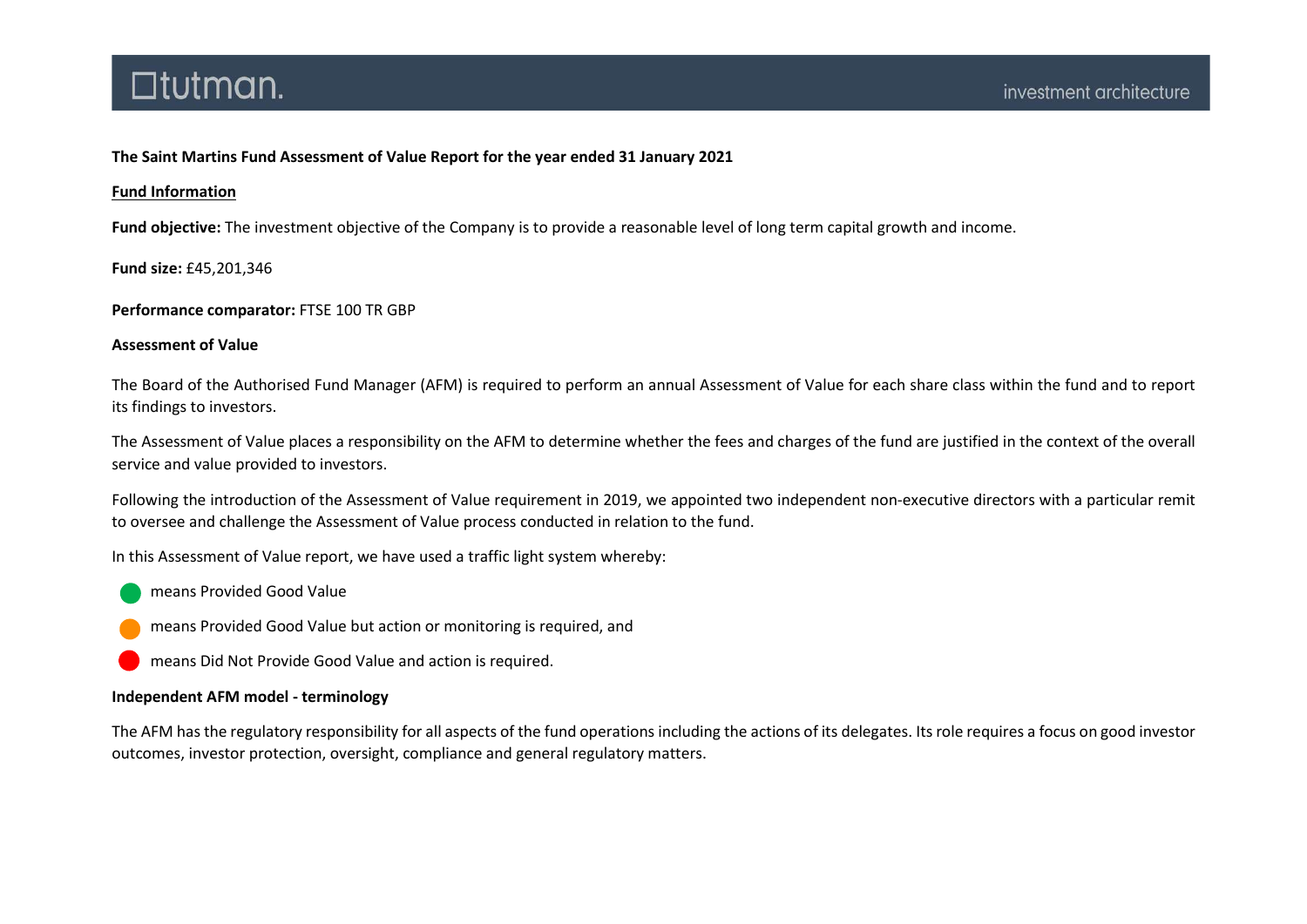The Investment Manager is appointed by the AFM and has the full discretion to manage the assets of the portfolio in accordance with the fund's objective and investment policy. The Investment Manager is the entity which delivers out- or under-performance on behalf of investors. It is the entity which in turn receives the greatest share of the Annual Management Charge.

The Investment Manager and the AFM can be part of the same organisation or separate. When they are separate the fund can be described as having an Independent AFM which is the case with The Saint Martins Fund.

#### Background to our firm – Independent AFM

Thesis Unit Trust Management Limited is a specialist provider of independent AFM services. Our approach to delivering good outcomes for investors in our funds, from the initial design phase and throughout the fund life cycle, is based upon having the right blend of experience, culture and governance.

We choose to work with a variety of service providers (fund accountants, depositaries, transfer agents and auditors) and provide independent, bespoke and flexible solutions. By outsourcing day-to-day activity to specialist providers our teams can focus on investor outcomes, risk management, oversight, product governance and regulatory change.

We delegate fund servicing to a panel of reputable institutions. Consequently, we have an informed view of this part of the supply chain. We benchmark those fund servicers against a range of criteria including service and cost. We build close relationships with our delegates at all levels within our respective organisations allowing for effective escalation when appropriate and always with the best interests of investors in mind. We are also able to change a service provider with relative ease as and when required to improve quality of service, reduce cost or for other strategic or operational reasons.

We delegate investment management to a wide range of firms who utilise different strategies and investment techniques. As such we have a broad and informed view of the investment management marketplace and independently benchmark across a range of criteria including service, performance and costs. Coming from a fund management background we have qualified investment managers and research analysts within our AFM business who have the experience to monitor fund performance and challenge third party investment managers on behalf of investors in the funds.

The Saint Martins Fund was established to meet the unique requirements of a certain group of investor(s) and, whilst the fund remains open to investment by all, it is not proactively promoted more widely. Whilst the AFM has made certain comparisons to other funds that it operates on a similar basis, it has not made direct comparisons to other actively marketed funds. This is because this fund by its very nature will have certain different and valuable features: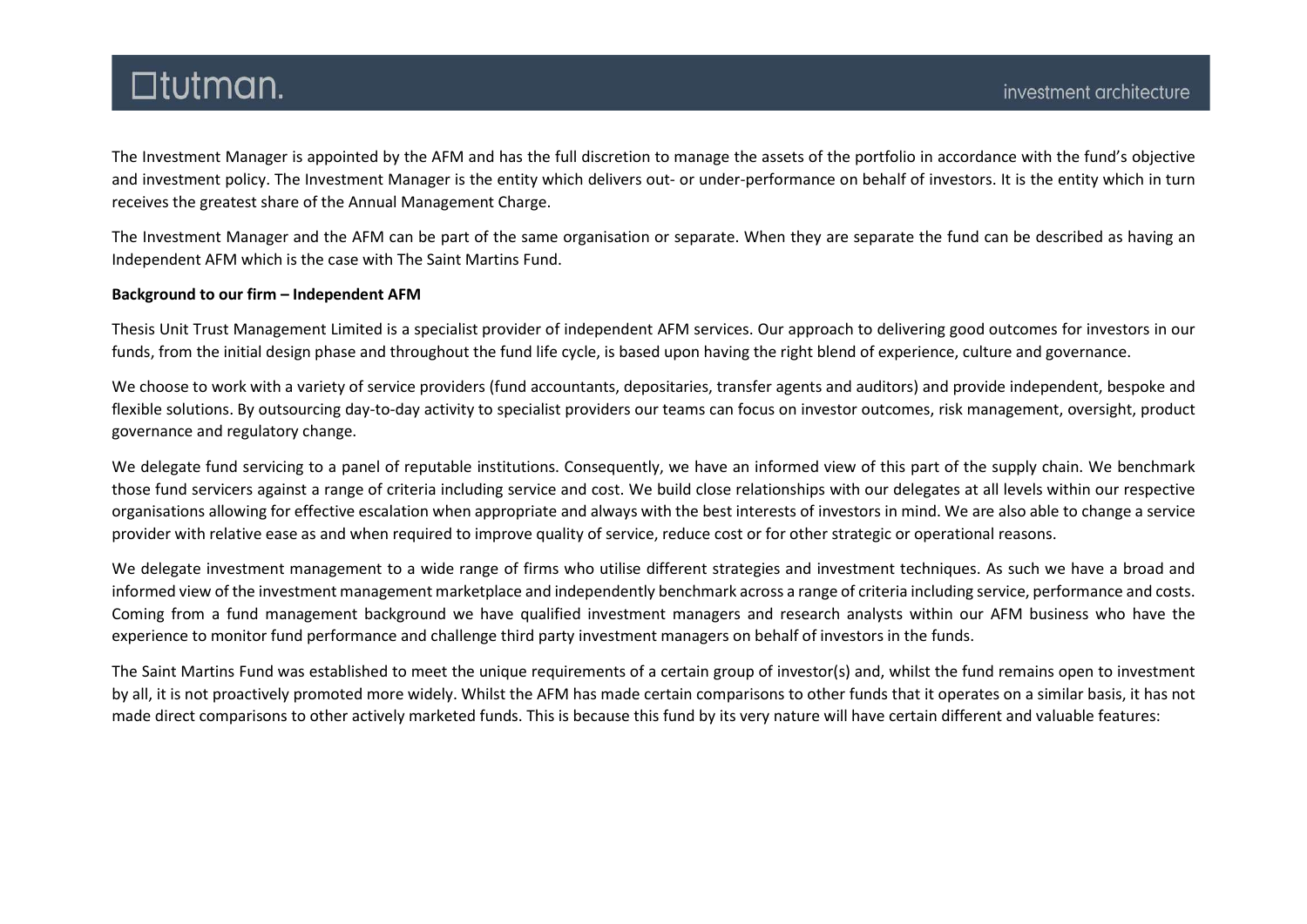• It has the flexibility to be managed in accordance with a wider investment policy and to have more than one Investment Manager.

• The AFM and Investment Manager(s) will typically offer additional and tailored services to meet the individual requirements of the investor(s) including reporting and meetings.

• The fund is not managed to track, target or be constrained by a specific benchmark and may perform differently to other funds under certain market conditions.

In the absence of a relevant benchmark, FTSE 100 TR GBP is the comparator set out in the prospectus to review the past performance of the fund. Any historic under- or out- performance over different periods has therefore been reviewed against a backdrop of the above and having due consideration to the bespoke nature of the fund and the objectives of its investors.

#### Independent AFM - service and costs

In assessing the quality and cost of our independent AFM service we have concluded that we have delivered a service that meets the requirements of investors in the funds, and the fund sponsor, and which has delivered value.

Examples of the criteria that we considered included the operation and compliance of the fund (including the number of errors and investor complaints), the results from the depositary's inspection and audit of our AFM arrangements, and other factors such as the implementation of regulatory change at no cost to investors.

We judge whether our AFM fee is competitive and can be justified based on feedback from independent consultants, our clients who select us and when existing funds move to us from our competitors. Our fees are tiered thereby providing economies of scale for investors as the fund value increases.

#### Service provider service and costs

Having separately assessed the quality and cost of the outsourced fund service providers we have concluded that services have met the requirements expected and delivered value to investors.

Examples of the criteria that we considered included Key Performance Indicators in the key areas including pricing, delivery of statements, delivery of report and accounts, and investor complaints.

We have assessed that the service providers' fees are competitive and provide value to investors by benchmarking against the other service providers on our panel. The majority of fees are tiered thereby providing a mechanism for economies of scale as the fund value increases.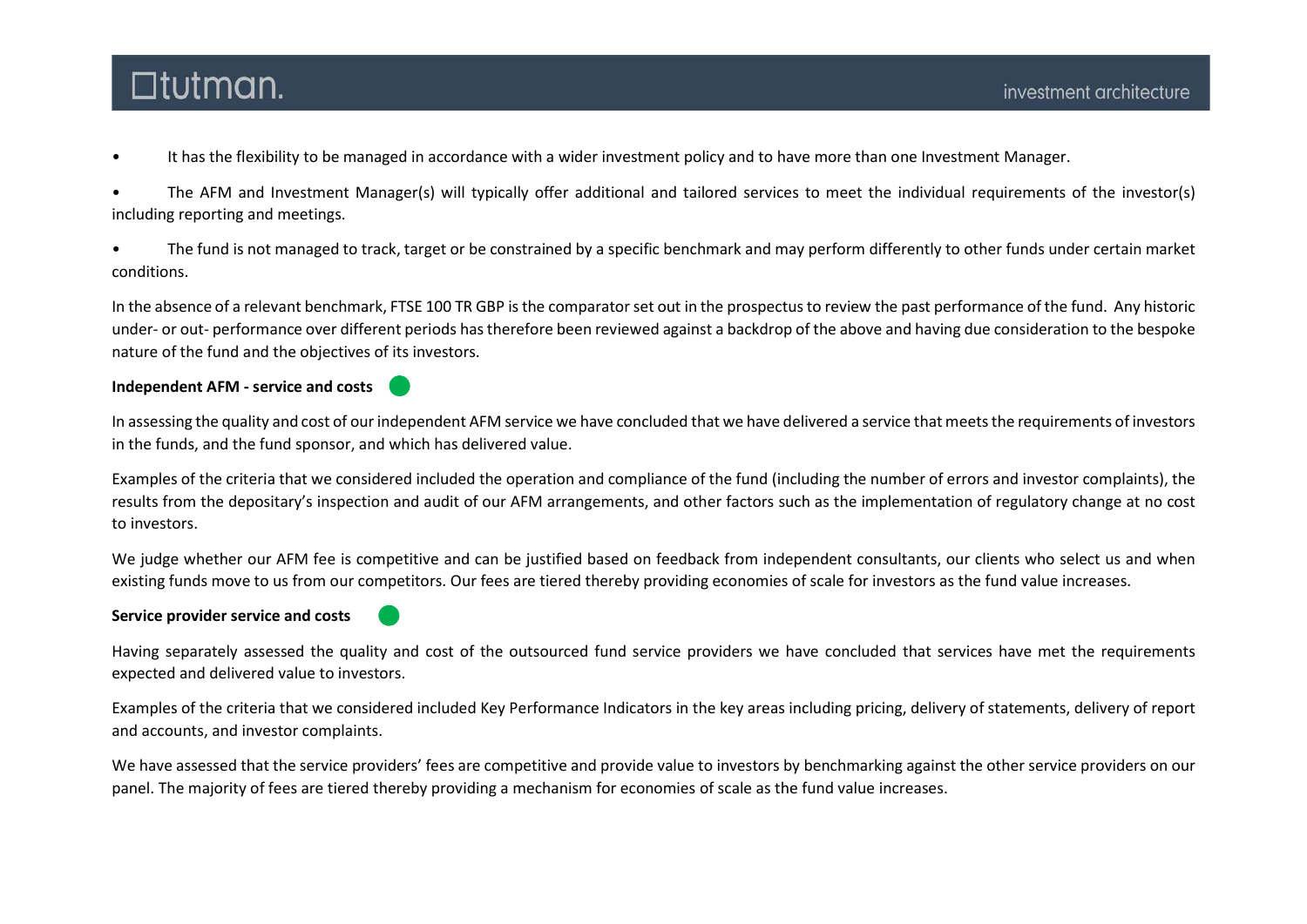#### Investment Manager Service and Costs

It is our judgement that the experience of investors in the fund and an assessment of whether the fund has delivered value is most directly impacted by the services, performance and costs that are attributable to the Investment Manager. Further details of our value assessment, with a particular focus on the Investment Manager, are shown below:

### Quality of service

The range and quality of service delivered by the Investment Manager including the experience of the team, track record, quality of relationship with our AFM team, and the results from our governance and oversight arrangements

We monitor the Investment Manager on a daily basis, and maintain frequent contact with them on a range of aspects of their work including adherence with the investment mandate and policy, liquidity management, and fair value pricing as well as regulatory compliance. We have more formal contact quarterly and further periodic reviews on a thematic basis.

We are satisfied that the Investment Manager continues to meet our requirements and provides a good quality of service.

Performance

Whether the fund has provided good performance, net of fees, in relation to its investment objective. We have considered performance against the fund's benchmark and/or appropriate peer group, compliance with investment policy, volatility and liquidity, and any evidence of closet tracking

The fund has outperformed against its comparator over 1, 3 and 5 years. The fund is being actively managed in accordance with the investment objective and policy and positive returns have been delivered.

| <b>Fund/Comparator</b>                  | 1 year performance % | 3 year performance $\%$   5 year performance $\%$ |       |
|-----------------------------------------|----------------------|---------------------------------------------------|-------|
| <b>Thesis Saint Martins GBP</b><br>Inc. | 7.67                 | 17.39                                             | 53.55 |
| FTSE 100 TR GBP                         | $-9.20$              | $-4.16$                                           | 28.45 |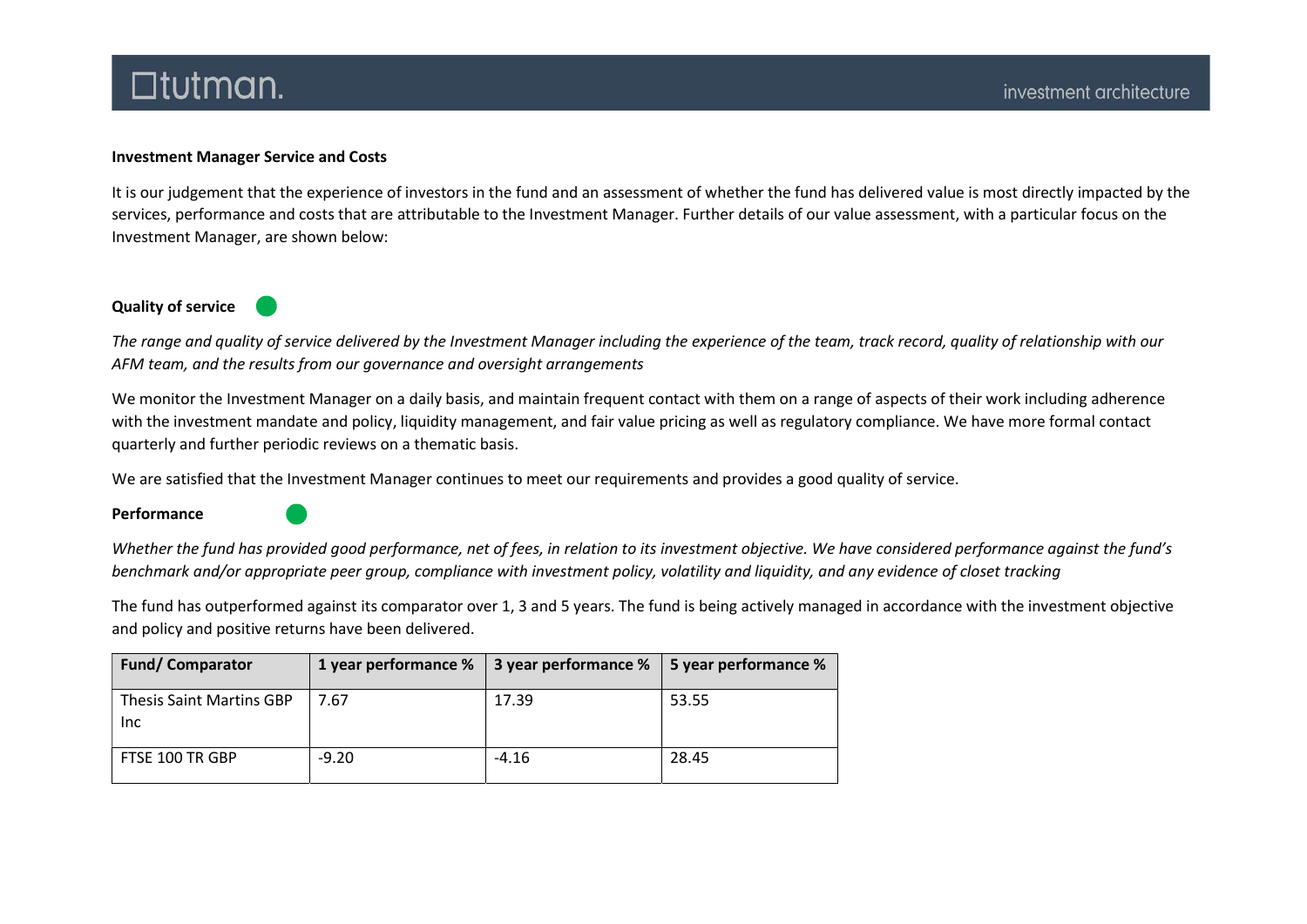## $\Box$ tutman.

#### Costs

Whether the charges are reasonable compared with the costs of providing the service (considering factors such as the size of the Investment Manager, its balance sheet strength and profit margins).

At a fund size of £45,201,346 we are satisfied that the costs charged to the fund are reasonable given its size and a holistic assessment of the benefits that accrue to its investors.

Economies of Scale



Is the fund or the Investment Manager of a size or scale where economies of scale should be passed on to investors

In view of the fund's size, we do not believe that there are economies of scale available yet to be passed back to the fund. However, we will discuss the feasibility of a tiered fee schedule with the investment manager in order that economies of scale are passed on should the fund grow sufficiently.

Comparable market rates



Whether the charges are comparable with similar funds in this sector of the market

As an independent AFM we operate multiple funds. We appoint different service providers and a wide range of Investment Managers and can readily benchmark fees. It is our assessment that the OCF of the fund is higher than the OCF of other similar funds in the market. An annual management charge rebate amounting to 0.05% of average assets was paid into the fund during the period, which effectively reduced the overall expenses paid by the fund but is not deducted from the OCF.

The OCF of this fund is made up of directly incurred costs as well as the costs of the funds it has invested in in line with the prospectus. We are satisfied that the costs directly incurred and which the AFM has influence over represented good value.

| <b>Class/ Peer group</b>           | OCF <sub>%</sub> |
|------------------------------------|------------------|
| Thesis Saint Martins GBP Inc       | 1.69             |
| IA Flexible Investment average     | 1.26             |
| IA Flexible Investment highest OCF | 3.42             |